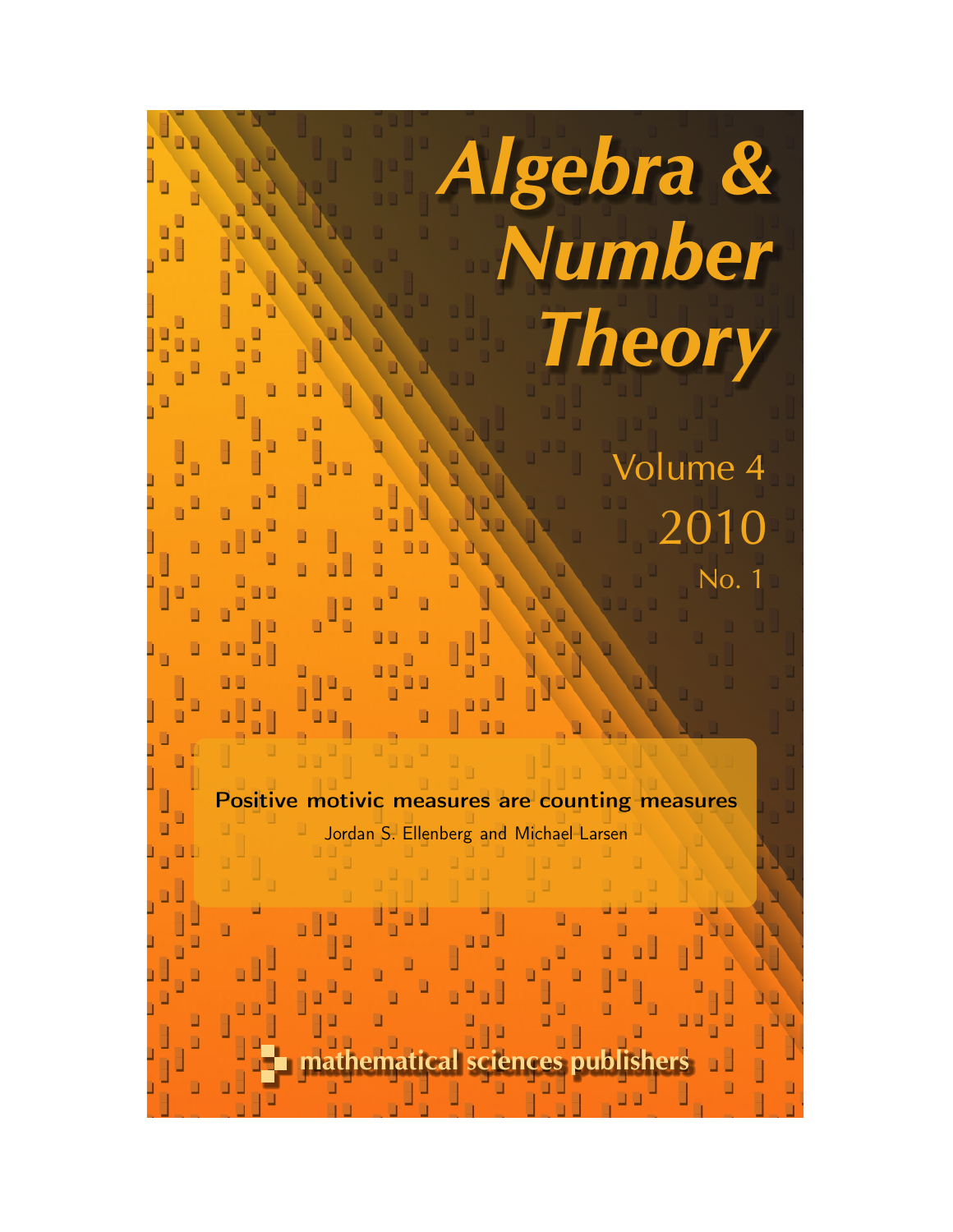## Positive motivic measures are counting measures

Jordan S. Ellenberg and Michael Larsen

A *motivic measure* is a ring homomorphism from the Grothendieck group of a field *K* (with multiplication coming from the fiber product over Spec *K*) to some field. We show that if a real-valued motivic measure  $\mu$  satisfies  $\mu([V]) > 0$  for all  $K$ -varieties  $V$ , then  $\mu$  is a counting measure; that is, there exists a finite field *L* containing *K* such that  $\mu([V]) = |V(L)|$  for all *K*-varieties *V*.

Let *K* be a field. By a *K -variety*, we mean a geometrically reduced, separated scheme of finite type over *K*. Let  $K_0(\text{Var}_K)$  denote the Grothendieck group of *K*, that is, the free abelian group generated by isomorphism classes [*V*] of *K*varieties, with the scissors relations  $[V] = [W] - [V \setminus W]$  whenever *W* is a closed *K*-subvariety of *V*. There is a unique product on  $K_0(\text{Var}_K)$  characterized by the relation

$$
[V] \cdot [W] = [V \times W],
$$

where  $\times$  de[notes the fiber product o](#page-5-0)ver Spec *K*. This product gives  $K_0(\text{Var}_K)$  a commutative ring structure with identity [Spec *K*]. For every extension *L* of *K*, exte[nsion of scala](#page-5-1)[rs gives a natural](#page-5-2) ring homomorphism  $K_0(\text{Var}_K) \to K_0(\text{Var}_L)$ . The map  $K \mapsto K_0(\text{Var}_K)$  can be regarded as a functor from fields to commutative rings. Throughout the paper, we follow the usual convention of writing  $\mathbb{L}$  for  $[\mathbb{A}_{K}^{1}]$ .

Following the terminology of [Larsen and Lunts 2003], we call a ring homomorphism from  $K_0(\text{Var}_K)$  to a field *F* a *motivic measure*. Note that the original meaning of this term [Hales 2005; Looijenga 2002] is different (though related). If *K* is a finite field, the map  $[V] \mapsto |V(K)|$  extends to a homomorphism  $\mu_K: K_0(\text{Var}_K) \to \mathbb{Z}$ , and therefore to an *F*-valued measure for any field *F*. More generally, if *L* is an extension of *K* which is also a finite field, the composition of  $\mu_L$  with the natural map  $K_0(\text{Var}_K) \to K_0(\text{Var}_L)$  gives for each *F* a motivic measure. We will call all such measures *counting measures*.

<span id="page-1-0"></span>In this paper, we consider *positive* motivic measures, by which we mean Rvalued measures  $\mu$  such that  $\mu([V]) \geq 0$  for all *K*-varieties *V*. We now state our main result.

*MSC2000:* primary 14F43; secondary 14G15.

*Keywords:* motives, motivic measures, finite fields.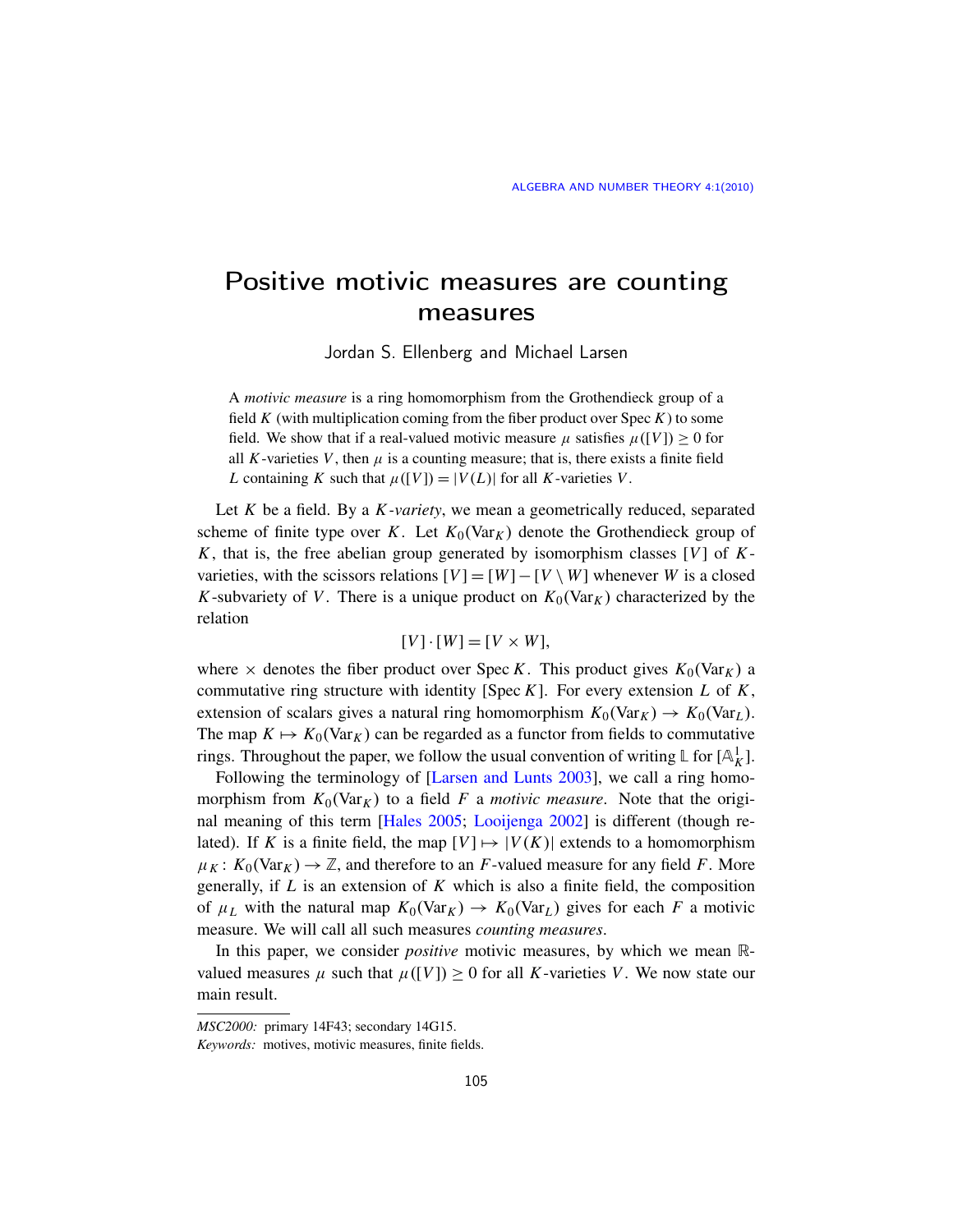Theorem 1. *Every positive motivic measure is a counting measure. In other words*, *if* K is any field and  $\mu$ :  $K_0(\text{Var}_K) \to \mathbb{R}$  is positive, there exists a finite field L *containing K such that*  $\mu([V]) = |V(L)|$  *for all K-varieties V.* 

Of course, for other choices of *F* there may [still be motiv](#page-1-0)ic measures such that  $\mu([V])$  lies in some interesting semiring of F for all K-varieties V. For example, if *F* is  $\mathbb{C}(u, v)$  and  $K = \mathbb{C}$ , the measure sending *V* to its Hodge–Deligne polynomial takes values in the semiring of polynomials in  $u, v$  whose term of highest total degree is a positive multiple of a power of *u*v.

We begin with a direct proof of the following obvious corollary of Theorem 1.

**Proposition 2.** If K is infinite, there are no positive motivic measures on  $K_0(\text{Var}_K)$ .

*Proof.* Let  $\mu$  be such a measure. For any finite subset *S* of *K*, which we regard as a zero-dimensional subvariety of  $\mathbb{A}^1$ ,

$$
0 \leq \mu(\mathbb{A}^1 \setminus S) = \mu(\mathbb{L}) - |S|.
$$

Thus,  $\mu(\mathbb{L}) \ge |S|$  for all subsets *S* of *K*, which proves the proposition.

For the remainder of the paper we may and do assume that *K* is finite, of cardinality q. We write  $\mathbb{F}_{q^n}$  for the degree *n* extension of *K*.

**Proposition 3.** Let  $\Omega^n$  denote the variety obtained from  $\mathbb{A}^n$  by removing all proper *affine-linear subspaces defined over* F*<sup>q</sup> . Then*

$$
[\Omega^n] = (\mathbb{L} - q)(\mathbb{L} - q^2) \cdots (\mathbb{L} - q^n).
$$

*Proof.* For any  $\mathbb{F}_q$ -rational affine-linear subspace *A* of  $\mathbb{A}^n$ , let  $A^\circ$  denote the open subvariety of *A* which is the complement of all proper  $\mathbb{F}_q$ -rational affine-linear subspaces of *A*. Then  $[A^{\circ}] = [\Omega^{\dim A}]$ , and one can write recursively

$$
[\Omega^n] = \mathbb{L}^n - \sum_{i=1}^{n-1} a_{n,i} [\Omega^i],
$$

where  $a_{n,i}$  is the number of  $\mathbb{F}_q$ -rational *i*-dimensional affine linear subspaces of  $\mathbb{A}^n$ . Thus,  $[\Omega^n]$  can be expressed as  $P_n(\mathbb{L})$ , where  $P_n \in \mathbb{Z}[x]$  is monic and of degree *n*. It suffices to prove that  $q^d$  is a root of  $P_n(x)$  for all integers  $d \in \{1, 2, ..., n\}$ .

For any *d* in this range  $\Omega^n(\mathbb{F}_{q^d})$  is empty. Indeed, if  $x \in \mathbb{A}^n(\mathbb{F}_{q^d})$ , then the *n* coordinates of *x* together with 1 cannot be linearly independent over  $\mathbb{F}_q$ , which implies that *x* lies in a proper  $\mathbb{F}_q$ -rational affine-linear subspace of  $\mathbb{A}^n$ . Thus,

$$
0 = \mu_{\mathbb{F}_{q^d}}(\Omega^n) = P_n(q^d).
$$

**Corollary 4.** If  $\mu$  is a positive measure on  $K_0(\text{Var}_{\mathbb{F}_q})$ , there exists a positive integer *n* such that  $\mu(\mathbb{L}) = q^n$ .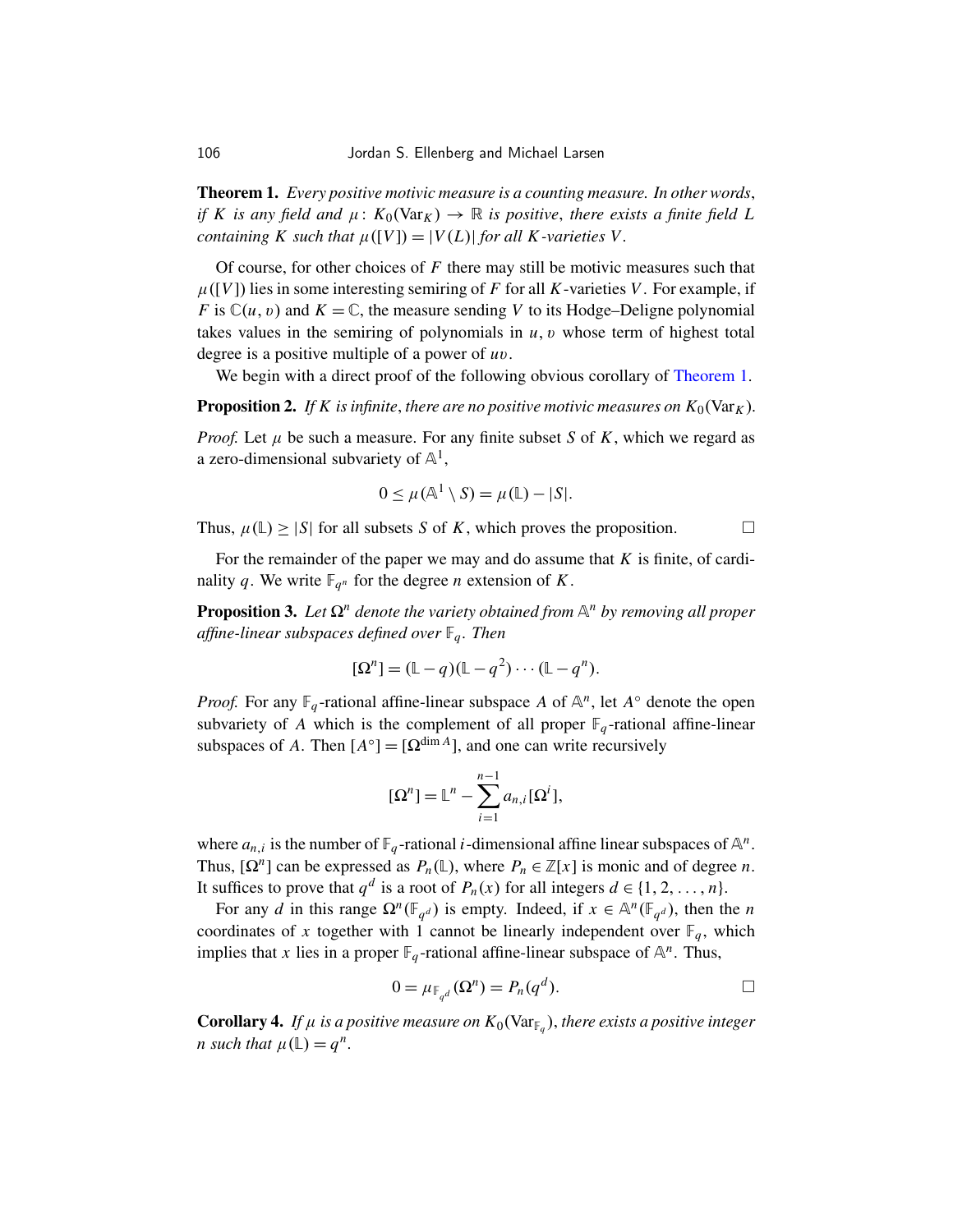*[Proof.](#page-1-0)* If  $q^{n-1} < \mu(\mathbb{L}) < q^n$  for some integer *n*, then  $\mu(\Omega^n) < 0$ , contrary to  $\Box$ 

Our goal is then to prove that  $\mu(\mathbb{L}) = q^n$  implies  $\mu = \mu_{\mathbb{F}_{q^n}}$ . We prove first that these measures coincide for varieties of the form Spec  $\mathbb{F}_{q^d}$  and deduce that they coincide for all affine varieties. As  $K_0(\text{Var}_{\mathbb{F}_q})$  is generated by the classes of affine varieties, this implies Theorem 1.

**Lemma 5.** Let  $\mu$  be a real-valued motivic measure of  $K_0(\text{Var}_{\mathbb{F}_q})$  and m a positive *integer. Then*

$$
\mu(\operatorname{Spec} \mathbb{F}_{q^m}) \in \{0, m\}.
$$

If Spec  $\mathbb{F}_{q^m}$  *has measure m, then* Spec  $\mathbb{F}_{q^d}$  *has measure d whenever d divides m.* 

*Proof.* As

$$
\mathbb{F}_{q^m}\otimes_{\mathbb{F}_q}\mathbb{F}_{q^m}=\mathbb{F}_{q^m}^m,
$$

the class *x* of Spec  $\mathbb{F}_{q^m}$  satisfies  $x^2 = mx$ . If *d* divides *m*,

<span id="page-3-0"></span>
$$
\mathbb{F}_{q^d} \otimes_{\mathbb{F}_q} \mathbb{F}_{q^m} = \mathbb{F}_{q^m}^d,
$$

so  $\mu$ (Spec  $\mathbb{F}_{q^m}$ ) = *m* implies  $\mu$ (Spec  $\mathbb{F}_{q^d}$ ) = *d*.

Of course,

$$
\mu_{\mathbb{F}_{q^n}}(\operatorname{Spec} \mathbb{F}_{q^m}) = \begin{cases} m & \text{if } m \mid n, \\ 0 & \text{otherwise.} \end{cases}
$$

We will prove the same thing for the values of  $\mu$  (Spec  $\mathbb{F}_{q^m}$ ). We begin with:

**Proposition 6.** If  $\mu(\mathbb{L}) = q^n$  and  $\mu(\text{Spec}(\mathbb{F}_{q^k})) = k$  for some  $k \geq n$ , then

$$
\mu(\text{Spec } \mathbb{F}_{q^m}) = \begin{cases} m & \text{if } m \mid n, \\ 0 & \text{otherwise.} \end{cases}
$$
 (1)

For any integer *k*, we denote by  $X_k$  the complement in  $\mathbb{A}^1$  of the set of all points with residue field contained in  $\mathbb{F}_{q^k}$ .

*Proof.* By Lemma 5,  $\mu$ (Spec  $\mathbb{F}_{q^d}$ ) = *d* when *d* divides *k*. Choose an *m* not dividing *k*, and let  $Y_{k,m}$  denote the complement in  $X_k$  of the set of points with residue field  $\mathbb{F}_{q^m}$ . Then

$$
\mu([Y_{k,m}]) = \mu(\mathbb{L}) - \sum_{d|k} c_d d - c_m \mu(\text{Spec } \mathbb{F}_{q^m}),
$$

where  $c_i$  is the number of points in  $A^1$  with residue field  $\mathbb{F}_{q^i}$ . From the positivity of  $\mu([Y_{k,m}])$  and the fact that

$$
0 = \mu_{\mathbb{F}_{q^k}}([Y_{k,m}]) = q^k - \sum_{d|k} c_d d,
$$

we see that  $\mu(\mathbb{L}) - q^k = q^n - q^k$  must be nonnegative, which is to say  $k = n$ , and that  $\mu$ (Spec  $\mathbb{F}_{q^m}$ ) = 0.  $(m) = 0.$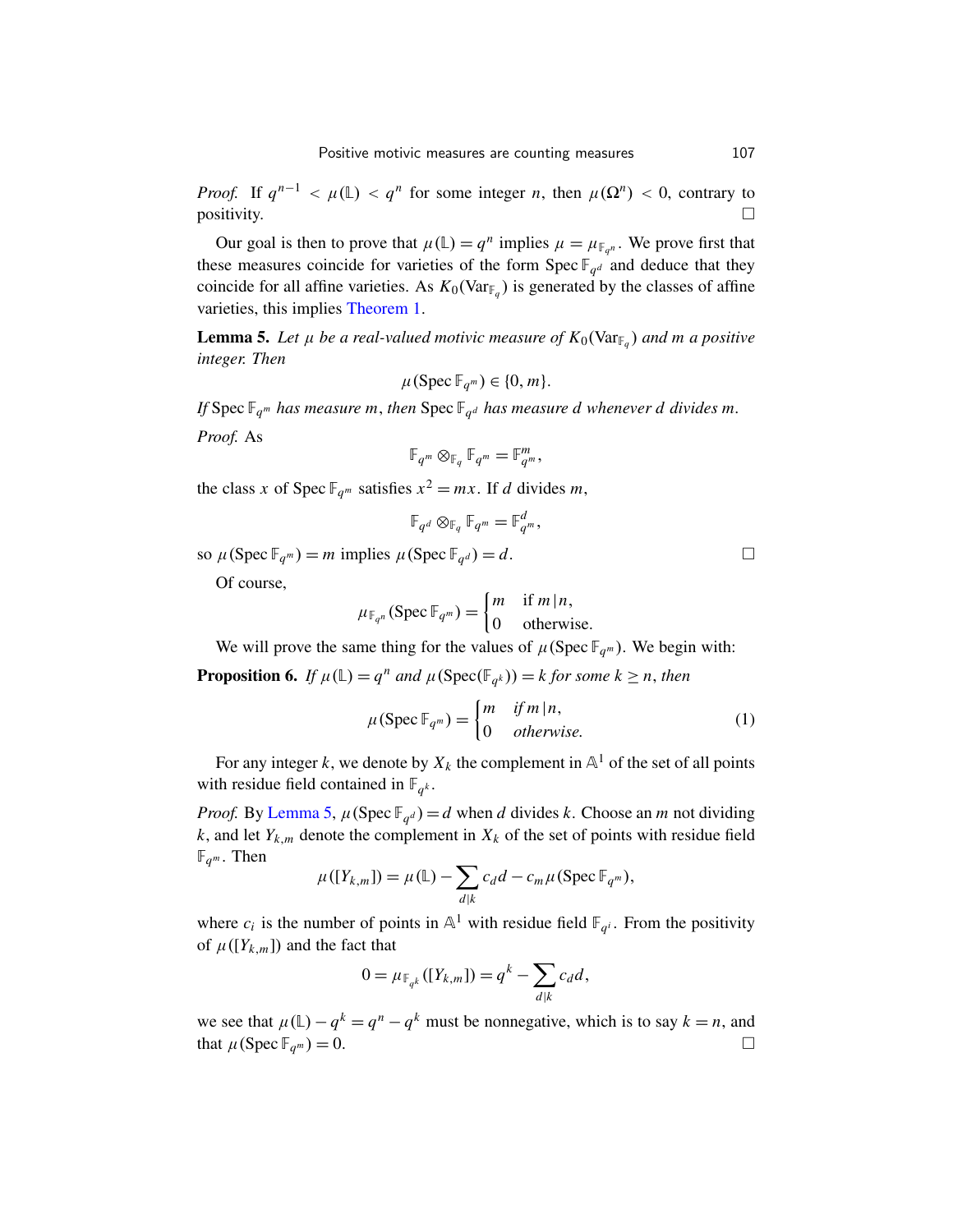**Proposition 7.** *If*  $\mu(\mathbb{L}) = q^n$ , *then*  $\mu(\text{Spec } \mathbb{F}_{q^n}) = n$ .

*Proof.* The assertion is clear for  $n = 1$ , so we assume  $n > 1$ . Let  $c_i$  denote the number of points in  $\mathbb{A}^1$  with residue field  $\mathbb{F}_{q^i}$ . Thus  $ic_i \leq q^i - 1$  for all  $i > 1$ . If  $\mu$ (Spec  $\mathbb{F}_{q^n}$ ) = 0, then  $\mu$ (Spec( $\mathbb{F}_{q^i}$ )) = 0 for all *i*  $\geq n$ , so for all *k* > 0 we have

$$
\mu([X_k]) \ge q^n - q - \sum_{i=2}^{n-1} (q^i - 1) \ge 2.
$$

Now we consider all curves in  $\mathbb{A}^2$  of the form  $y = P(x)$  where  $P(x) \in \mathbb{F}_q[x]$ has degree  $\leq 2n$ . The total number of such curves is greater than  $q^{2n}$ , and for any intersection point  $(\alpha, \beta)$  of any two distinct curves of this family,  $\alpha$  satisfies a polynomial equation of degree  $\leq 2n$  over  $\mathbb{F}_q$ . Therefore, the open curves

$$
C_P := \{ (x, P(x)) \mid x \notin \mathbb{F}_{q^{(2n)!}} \},
$$

indexed by polynomials *P* of degree  $\leq 2n$ , each isomorphic to  $X_{(2n)!}$ , are mutually [disjoint. If](#page-1-0) *C* denotes the cl[osure](#page-3-0) of the union of the  $C_P$  in  $\mathbb{A}^2$ , it follows that

<span id="page-4-0"></span>
$$
\mu([C]) > q^{2n} \mu([X_{(2n)!}]) > q^{2n},
$$

so  $\mu([\mathbb{A}^2 \setminus C]) < 0$ , which is absurd.

Together, the two preceding propositions imply (1).

We can now prove Theorem 1. We assume  $\mu(\mathbb{L}) = q^n$ . It suffices to check that  $\mu([V]) = |V(\mathbb{F}_{q^n})|$  for all affine  $\mathbb{F}_q$ -varieties *V*.

Each closed point of *V* with residue field  $\mathbb{F}_{q^d}$  corresponds to a *d*-element Galois orbit in  $V(\mathbb{F}_{q^d})$ . If *d* divides *n*, it gives a *d*-element subset of  $V(\mathbb{F}_{q^n})$  and the subsets arising from different closed points are mutually disjoint. Since  $V(\mathbb{F}_{q^n})$  is the union of all these subsets, and  $\mu$ (Spec  $\mathbb{F}_{q^d}$ ) = *d*, we have

$$
\mu([V]) \ge |V(\mathbb{F}_{q^n})| \tag{2}
$$

for each  $\mathbb{F}_q$ -variety *V*. However, embedding *V* as a closed subvariety of  $\mathbb{A}^m$  for some *m*, the complement  $W = \mathbb{A}^m \setminus V$  is again a variety, so

$$
\mu([W]) \ge |W(\mathbb{F}_{q^n})|.\tag{3}
$$

Sin[ce](#page-4-0)

$$
q^{mn} = \mu([\mathbb{A}^m]) = \mu([V]) + \mu([W])
$$
  
\n
$$
\geq |V(\mathbb{F}_{q^n})| + |W(\mathbb{F}_{q^n})|
$$
  
\n
$$
= |\mathbb{A}^m(\mathbb{F}_{q^n})| = q^{mn},
$$

we must have equality in  $(2)$  and  $(3)$ .